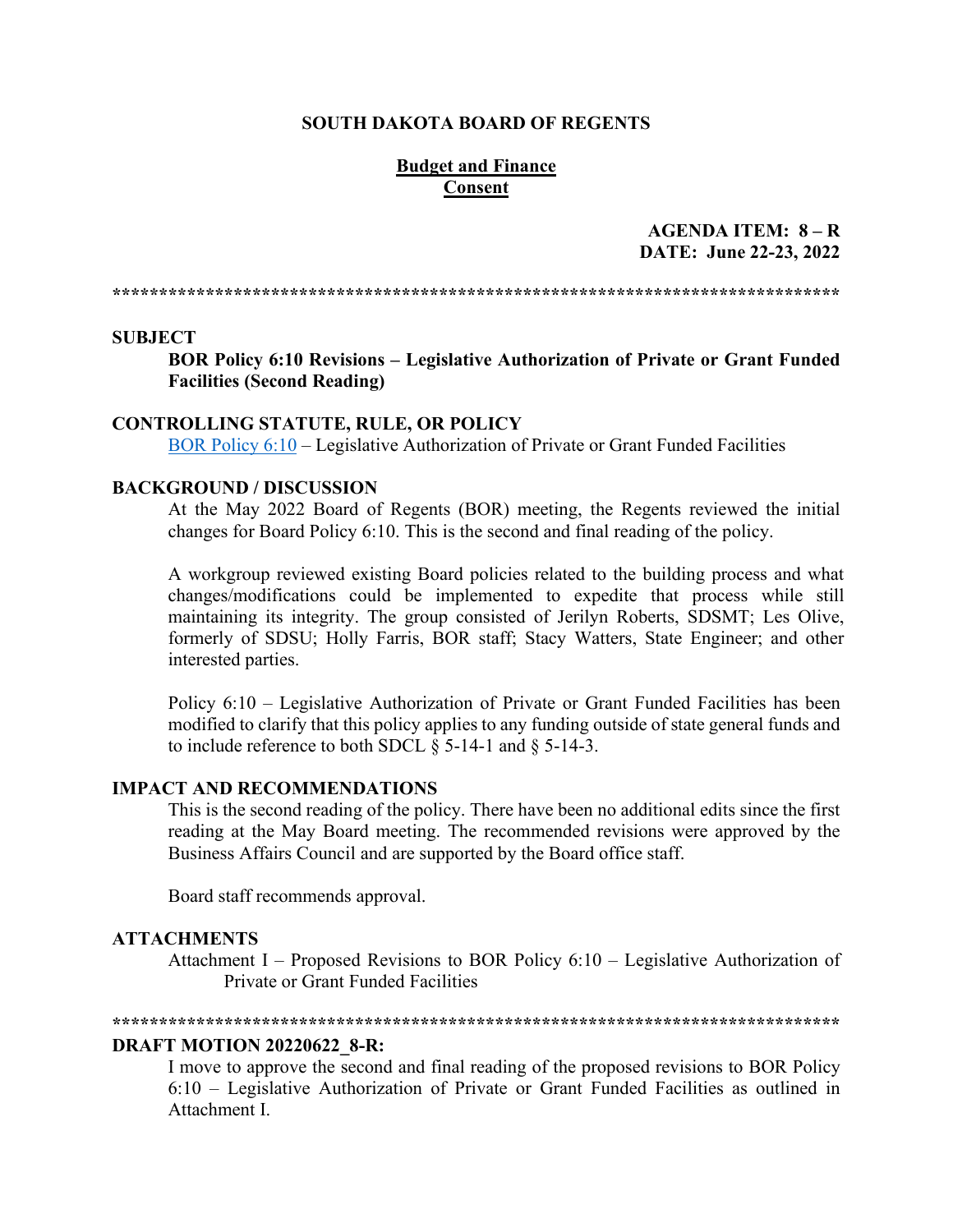## **SOUTH DAKOTA BOARD OF REGENTS**

# **Policy Manual**

**SUBJECT:** Legislative Authorization of Private or Grant Funded Facilities

## **NUMBER:** 6:10

## **A. PURPOSE**

To require that funding outside of state funding is in place before requesting legislation for capital projects.

## **B. DEFINITIONS**

**1. Capital Projects:** Any<del> new construction,</del> addition, renovation, remodeling, or maintenance and repair that has a total project cost of \$5.0M or more shall be classified as a capital improvement (SDCL 5-14-3). All new construction or any addition beyond mechanical space, regardless of building size or total project cost, will be considered a capital improvement. (SDCL 5-14-1 and 5-14-3). Any repair, rebuilding, renovation, alteration or construction project that has a cost of \$1.5M or more. (SDCL 5-14-3)

## **C. POLICY**

### **1. Guaranteed Funding**

Before a capital project may proceed to legislative authorization, private or grant dollars committed to the facility must be in-hand, pledged or guaranteed in writing by the university, university foundation, donor or funding entity.

## **FORMS / APPENDICES**